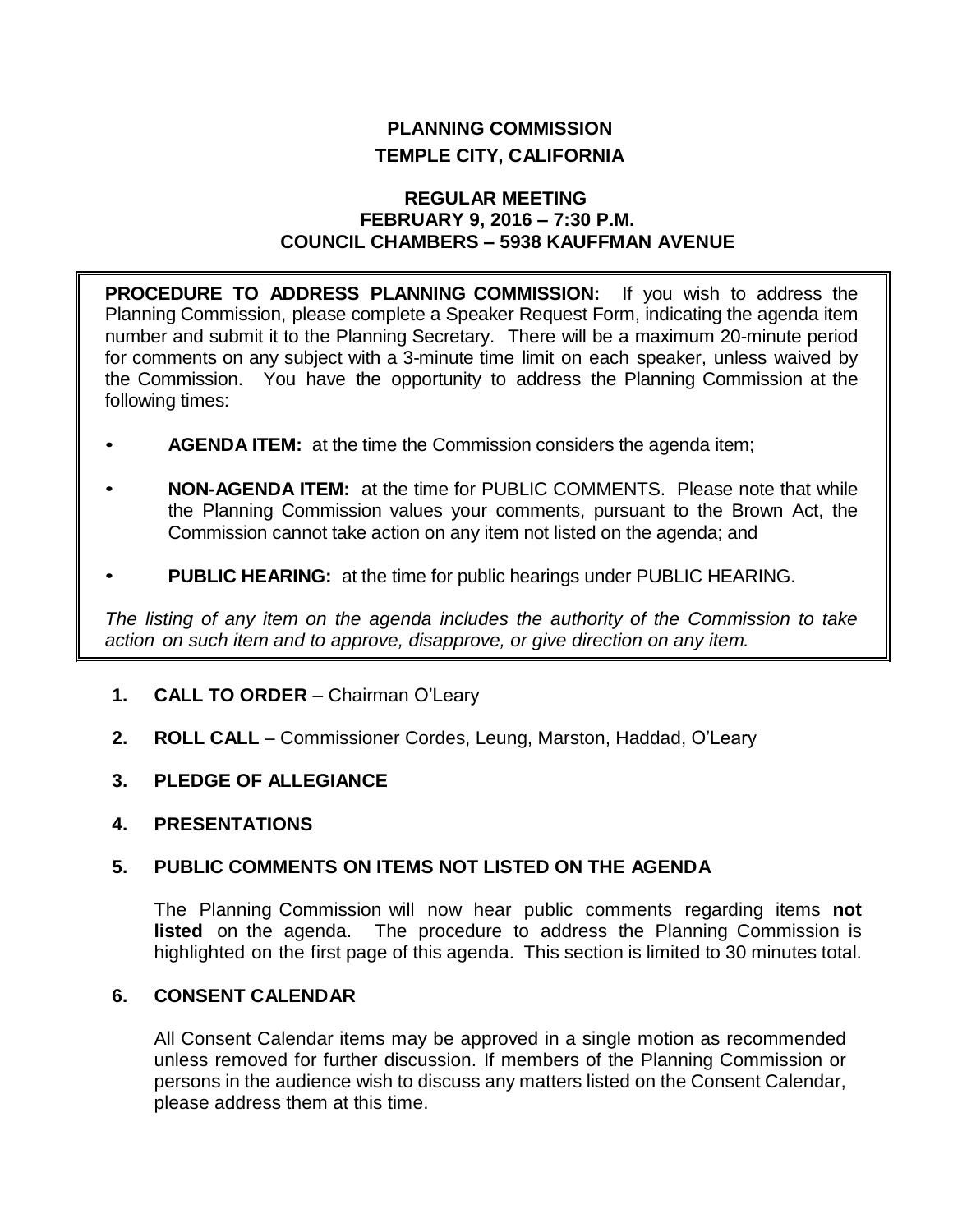Planning Commission Agenda February 9, 2016 Page 2 of 4

Recommendation: Approve Item A per recommendations.

#### A. APPROVAL OF MINUTES

The Planning Commission is requested to review and approve:

1) Minutes of the [Planning Commission Meeting](http://ca-templecity.civicplus.com/DocumentCenter/View/5453) of January 26, 2016.

#### **7. PUBLIC HEARING**

A. [The project consists of a lot line adjustment, tentative tract map, and major site](http://ca-templecity.civicplus.com/DocumentCenter/View/5454)  [plan review to allow the construction of 28 residential units on two parcels located](http://ca-templecity.civicplus.com/DocumentCenter/View/5454)  [across from each other on McCulloch Avenue: 24 attached condominium units in](http://ca-templecity.civicplus.com/DocumentCenter/View/5454)  [the R-3 zone \(Parcel 1\) and four detached condominium units in the R-2 zone](http://ca-templecity.civicplus.com/DocumentCenter/View/5454)  [\(Parcel 2\)](http://ca-templecity.civicplus.com/DocumentCenter/View/5454)

The subject site is a proposal for a residential condominium development consisting of 28 units with attached garages on two parcels totaling 1.86 gross acres. The parcels are on opposite sides of McCulloch Avenue. Parcel 1 is 1.49 acres and would consist of 24 attached two-story condominium units ranging from 1,149 to 1,625 square feet in size. The units are divided in three distinct clusters of attached units by a 25-foot wide private horseshoe-shaped driveway and 23 guest parking spaces. Parcel 2 is 0.37 acres and would consist of four detached two-story units, each 1,590 square feet in size. Planned improvements include a 20-foot-wide shared private driveway that tapers to 16 feet in width for the two end units and three guest parking spaces. The property is located in the R-2 zone, and is designated as Medium Density Residential and in the R-3 zone, and is designated as High Density Residential by the City's General Plan.

| 5654 and 5657 McCulloch Avenue<br>Location: |
|---------------------------------------------|
|---------------------------------------------|

File Number: 15-248

Project Planner: Debbie Drasler and Adam Gulick

Recommendation:

- 1) Open the item for public comment;
- 2) Accept any public testimony; and
- 3) Adopt the resolution finding that the project is exempt from CEQA and approving the project subject to the proposed conditions of approval.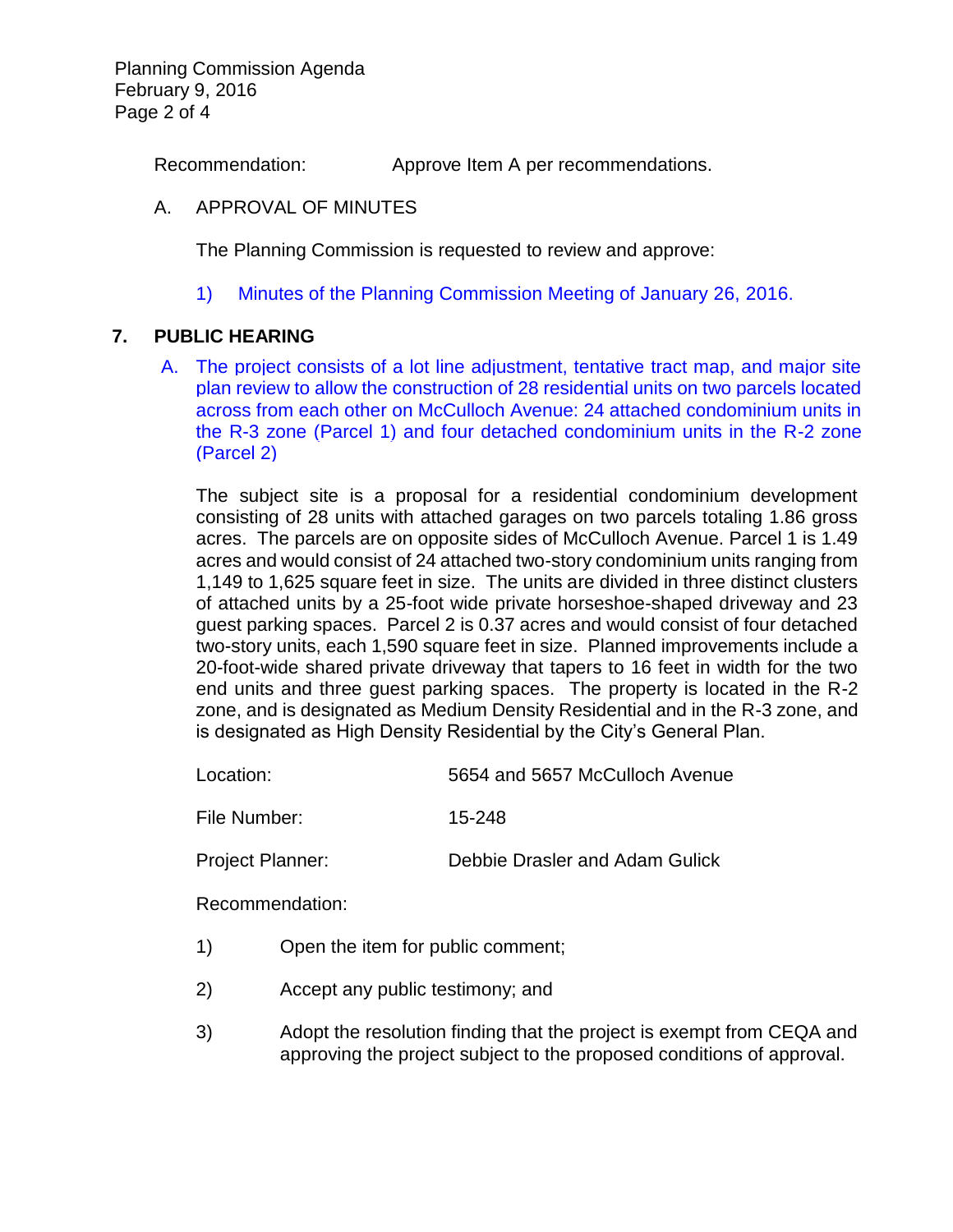B. [A request to modify an approved conditional use permit for a multi-phase](http://ca-templecity.civicplus.com/DocumentCenter/View/5455)  [commercial improvement project. Specifically, the property owner is requesting to](http://ca-templecity.civicplus.com/DocumentCenter/View/5455)  [remove Phase IV with the exception of installing new landscaping on the property.](http://ca-templecity.civicplus.com/DocumentCenter/View/5455)

On December 15, 2015, the City Council approved an amendment to the agreement between the property owner and City. The agreement between the property owner and City included a project summary that divided the improvements on the property into four phases. The property owner is now requesting to modify the approved conditional use permit to bring it into compliance with City's Council's action by removing the following items that were conditions of approval: 1) the installation of a canopy spanning from the automotive repair shop to the self-serve car wash structure; 2) the installation of channel letters spelling out "Temple City Gateway" on top of the canopy; and 3) the installation of new architectural lighting to highlight the canopy, sign, building elements, and landscaping.

Location: 5402 Rosemead Boulevard and 9011 Olive Street

File Number: 15-400

Project Planner: Adam Gulick

Recommendation:

- 1) Open the Public Hearing item;
- 2) Accept any public testimony; and
- 3) Adopt the attached resolution subject to the conditions of approval.

## **8. UNFINISHED BUSINESS** – None

- **9. NEW BUSINESS** None
- **10. COMMUNICATIONS** None
- **11. UPDATE FROM THE COMMUNITY DEVELOPMENT DIRECTOR**

# **12. COMMISSION ITEMS SEPARATE FROM THE COMMUNITY DEVELOPMENT DIRECTORS REGULAR AGENDA**

- A. COMMISSIONER CORDES
- B. COMMISSIONER LEUNG